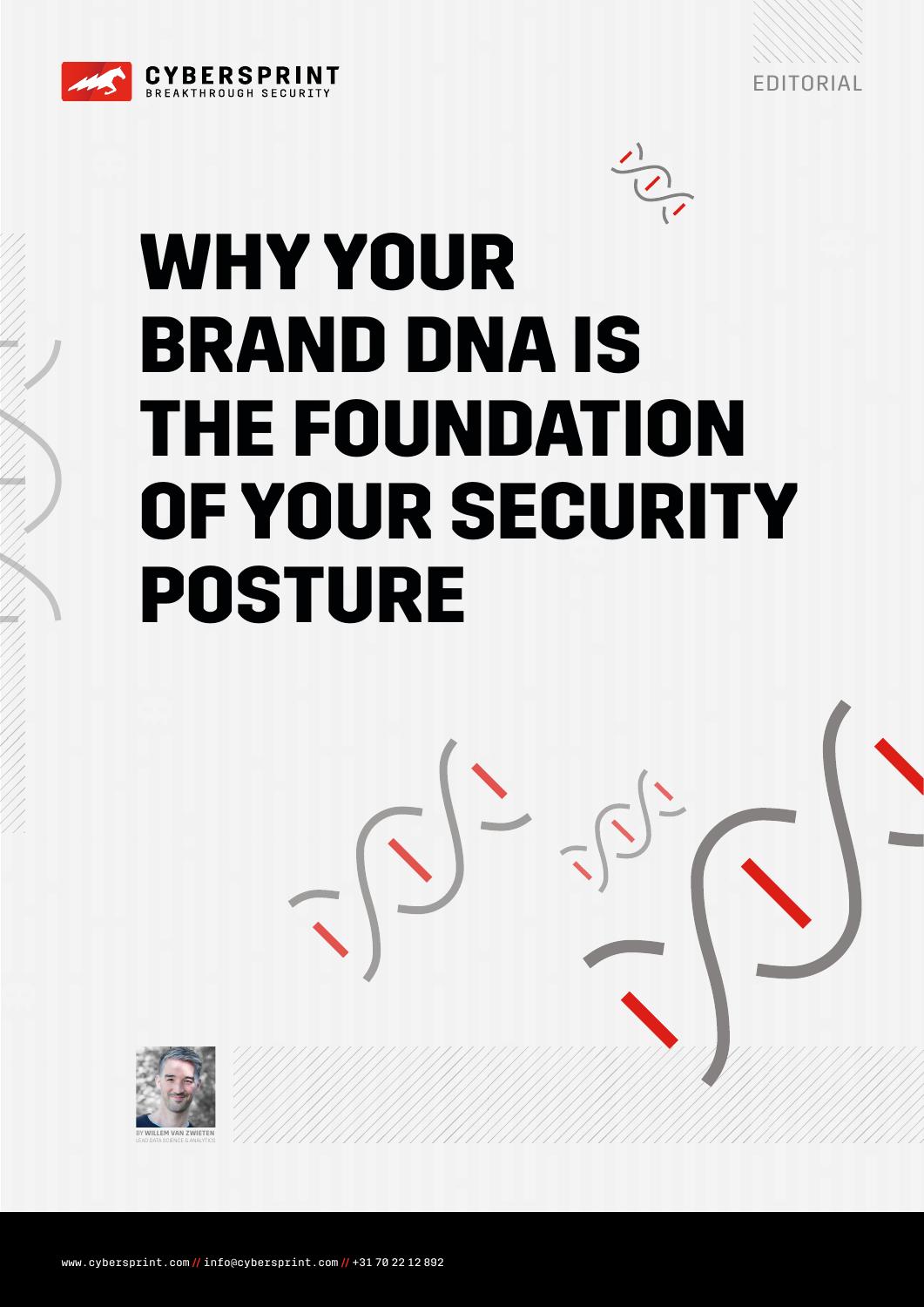

EDITORIAL

## **WHY YOUR BRAND DNA IS THE FOUNDATION OF YOUR SECURITY POSTURE**



The internet is huge and is expanding every day. While this has many positives for businesses, managing the potential risks in this environment can be daunting. The reality is that across the internet brands are susceptible to everything from brand abuse to phishing websites. So, how is it possible that organisations can keep track of the web-based assets that belong to them, and at the same time distinguish them from something that may only look like it's theirs?

Finding and verifying all of a company's web assets across the entire internet is a massive undertaking. You essentially need to filter the whole internet and try to pick out what is relevant, and then set about detecting the risks – or even potential risks – within what you have found.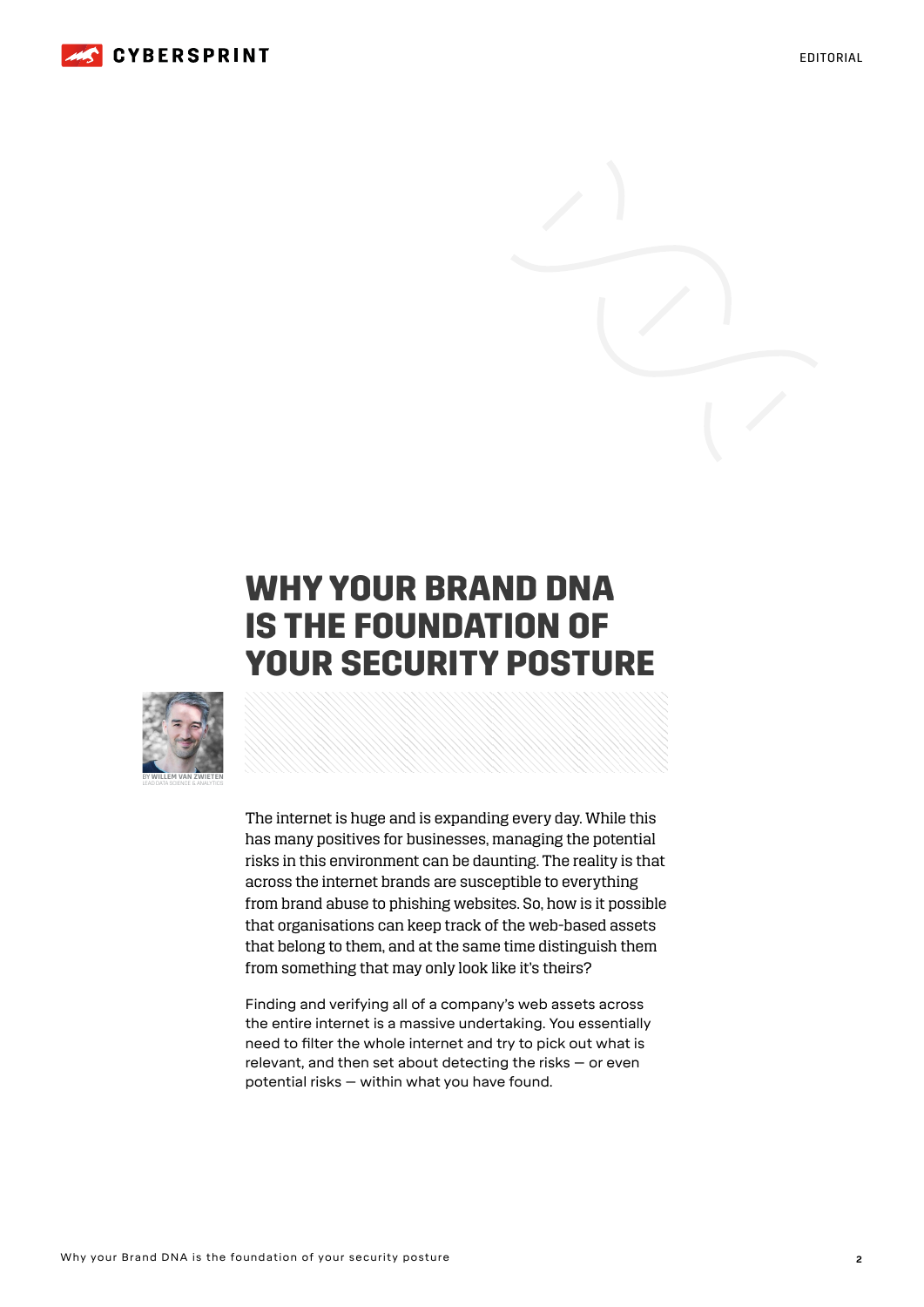

This isn't a process that can be managed manually. The staff-hours alone would make this hugely prohibitive, and that's without taking into account the potential margin for error. Instead, it requires a different approach, one based around automation.

At Cybersprint, my team and I work on exactly those kind of solutions. We've developed our own algorithms to define what distinguishes a client's brand-owned site from everything else on the internet. We refer to that as a company's Brand DNA. These special characteristics help us to predict and identify where any brand-related assets are across the entire internet, and how they should be investigated further.

The concept of an organisation's Brand DNA breaks down into two areas: what is unique by design and what is unique by comparison.

#### **UNIQUE BY DESIGN**

All brands have different design elements that help set them apart from other brands. This can be everything from their name and logo, to the different fonts and colours they use in all their communications and websites. By ingesting this data into our algorithms we are able to scan the internet for any web-based assets that may be relevant to a company, based on these key brand elements.

While the elements of 'unique by design' are relatively easily understandable by humans, no organisations want to have their time taken up manually searching through millions of images every day in order to help them locate the web properties that might belong to their organisation.

#### **UNIQUE BY COMPARISON**

Conversely, 'unique by comparison' focusses more on the elements that a human would probably not be able to figure out by themselves. As we suggest potential new domains to customers, we build up a pool of assets. Automation allows us to find patterns in these assets that might not be immediately obvious to humans, such as elements of metadata, nameserver details, or even where a website is hosted.

Although unique by design is more about what you actually see on a website and unique by comparison focuses on the back-end, in reality there are overlaps and the two things feed into each other.

### **"**

THE CONCEPT OF AN ORGANISATION'S BRAND DNA BREAKS DOWN INTO TWO AREAS: **1.**WHAT IS UNIQUE BY DESIGN **2.**WHAT IS UNIQUE BY COMPARISON. **"**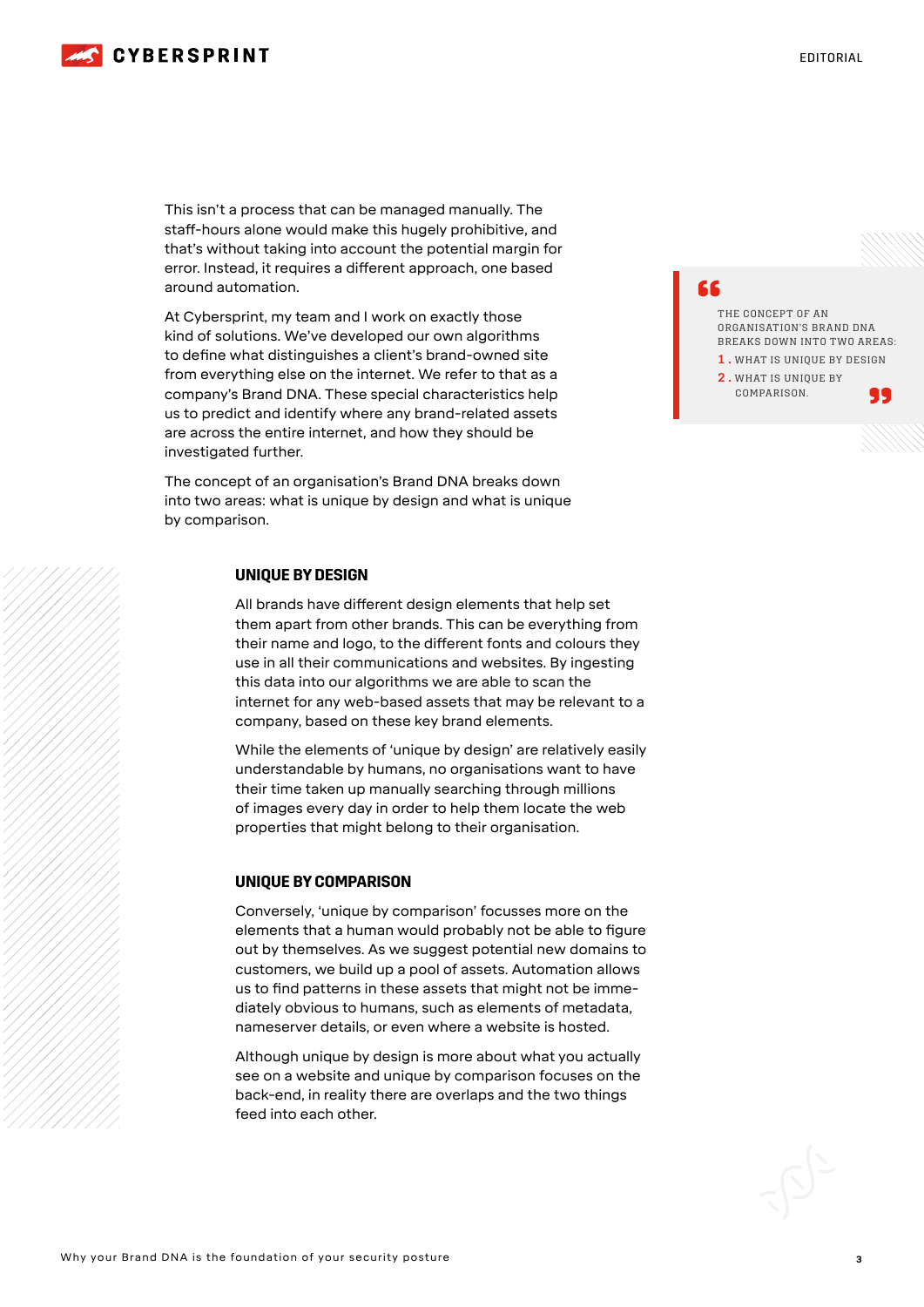



As a very basic example: if a domain is hosted on nameserver where other company assets are hosted, AND the company logo is on the page, then the chances are this domain is a company-owned asset. In effect, the two approaches strengthen each other. By analysing all these details together, our algorithms can increasingly accurately score how likely an asset is to be owned by a company. I should add here that unique by comparison is based on comparing a lot of features at once, so it is often not as clear cut as the above example.

#### **COMBINING HUMANS AND AI**

Ultimately, automating the process in this way helps to create a minimal-touch process for companies. The algorithms do all the filtering, enabling the creation of a much-reduced list of assets for the company to look through. Basically, we're able to break down that list to a very small percentage of the internet that they actually need to look at and then analyse the risk those assets pose to the organisation.

> ULTIMATELY, AUTOMATING THE PROCESS IN THIS WAY HELPS TO CREATE A MINIMAL-TOUCH PROCESS FOR COMPANIES.

We also use something which we internally label "AI2" (artificial intelligence with analyst interaction). This essentially means we're adding a human layer to the automated process, for both input and output checks. While the algorithms do all the heavy lifting and aid scalability, the human element allows us to finetune or dive deeper into certain automated findings.

#### **DETECTING MALICIOUS ASSETS**

While the algorithms are principally focused on establishing a brand's attack surface, a useful by-product is that they can also locate malicious assets, such as potential phishing sites. For example, if something looks like it belongs to the customer, but doesn't **actually** belong inside their direct digital infrastructure, then clearly there is an increased likelihood that it is either a brand abuse or phishing site.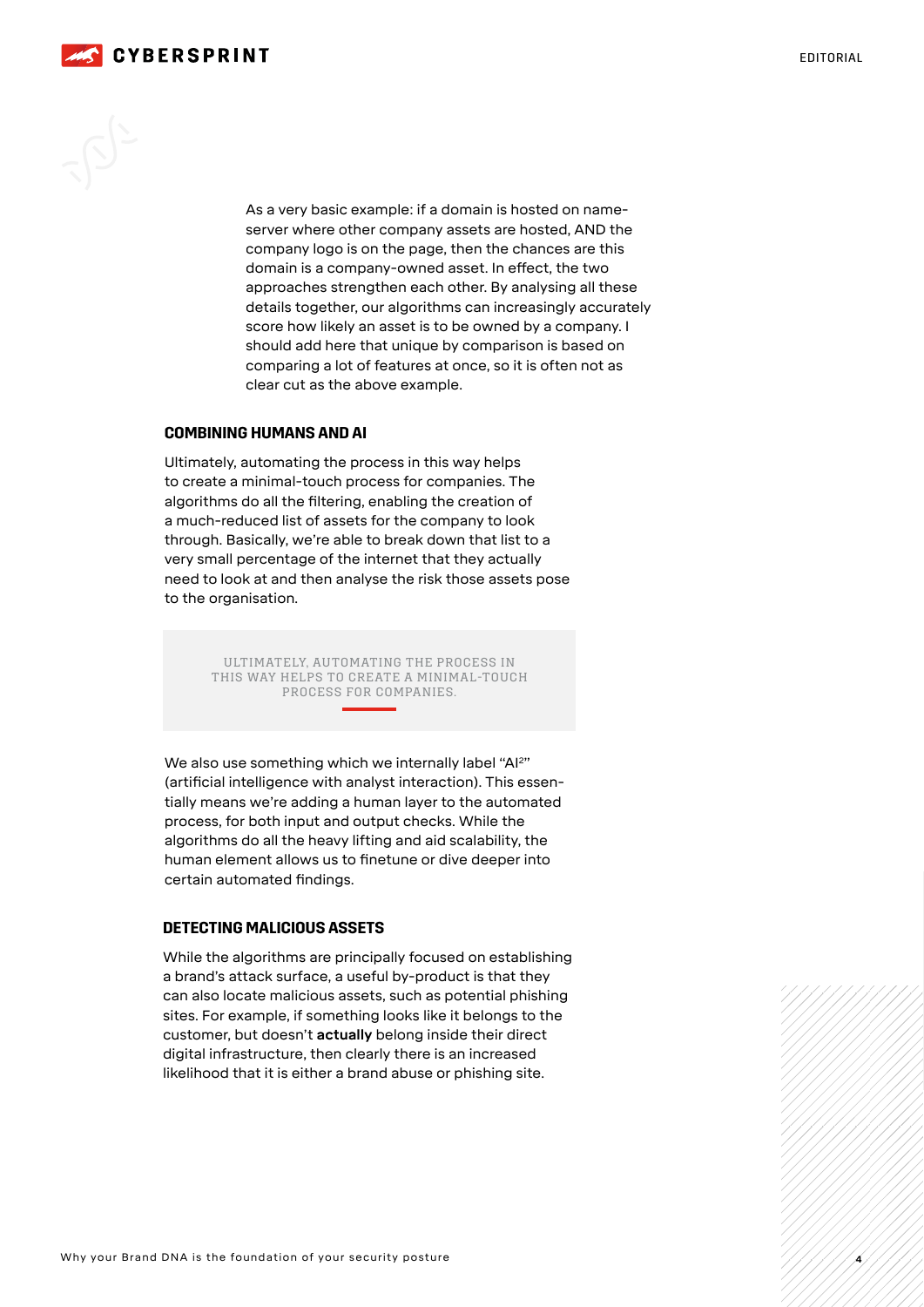

On top of this, as part of our search process we can also automatically create combinations of possible URLs that cover common search errors such as typos or "fat finger" errors within brand names, and then hunt for those – clearly the likelihood of these URLs being rogue sites is greatly enhanced.

#### **THE CLEAREST VIEW OF YOUR ATTACK SURFACE**

By combining all these elements, companies are able to get the most complete view of their potential attack surface. And with the use of enhanced automation techniques they can do so with minimum effort.

From this position companies are able to easily and quickly home in on the genuine items, and the areas that pose them the most risk. They can then use the resulting list to form the foundations from which they can apply the rest of their security strategy.

#### **Interested to see how this works?**

Visit our page below to read our detailed page on Vulnerability & Risk Assessment.

[cybersprint.com/solutions/vulnerability-risk](https://www.cybersprint.com/solutions/vulnerability-risk)

#### **ABOUT THE AUTHOR**



**WILLEM VAN ZWIETEN** is the Lead Data Science & Analytics at Cybersprint. He and his team develop machine learning algorithms that fuel Cybersprint's advanced Attack Surface Management platform.

Years ago, after spending a decade in Telecoms, Willem decided to contribute his Data Science skills to making the world a safer place through Cybersecurity.

In the vast world of cyber, Willem finds great satisfaction in uncovering what cannot be perceived by the human eye and accomplishing what cannot be achieved by the human hand.